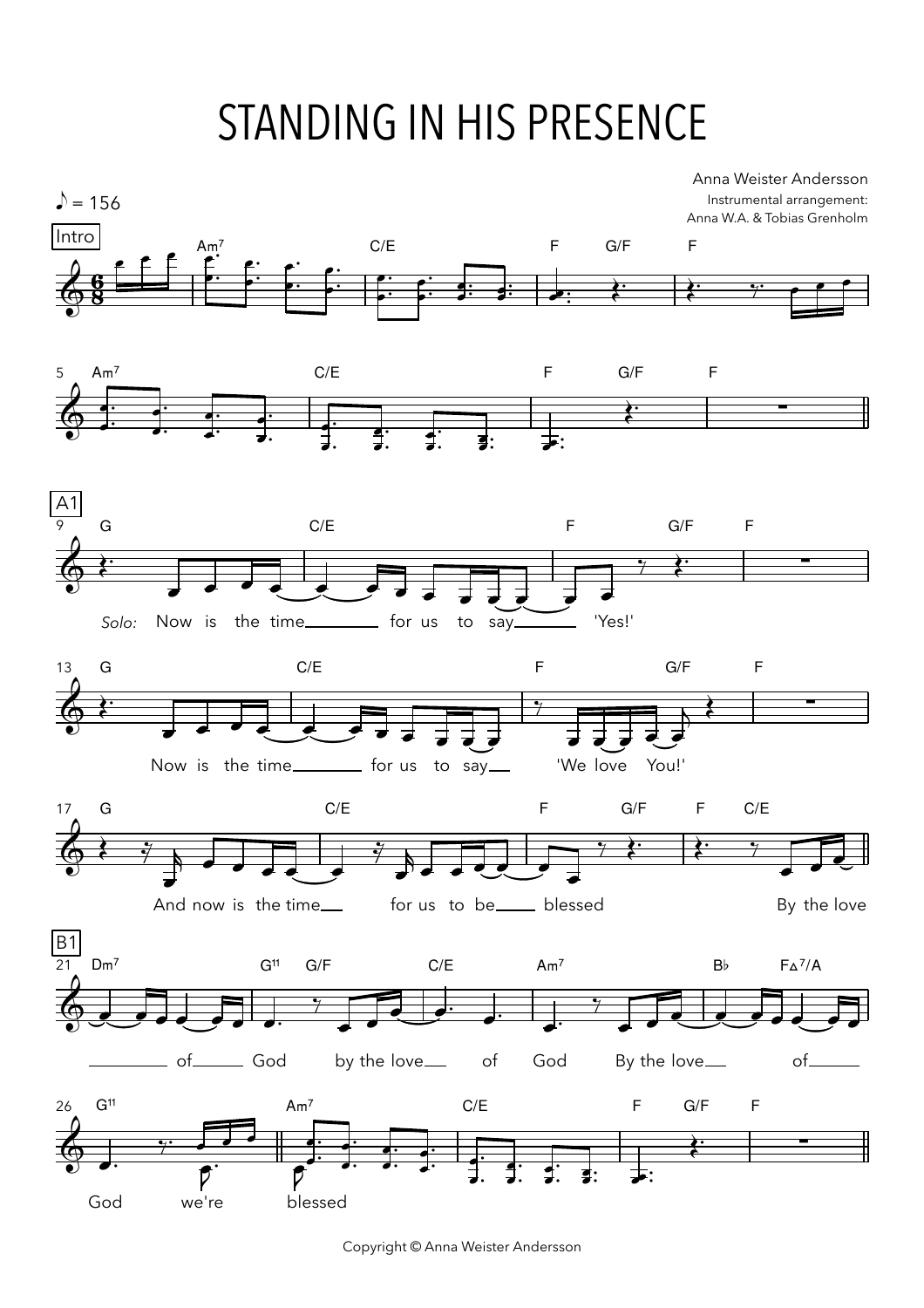

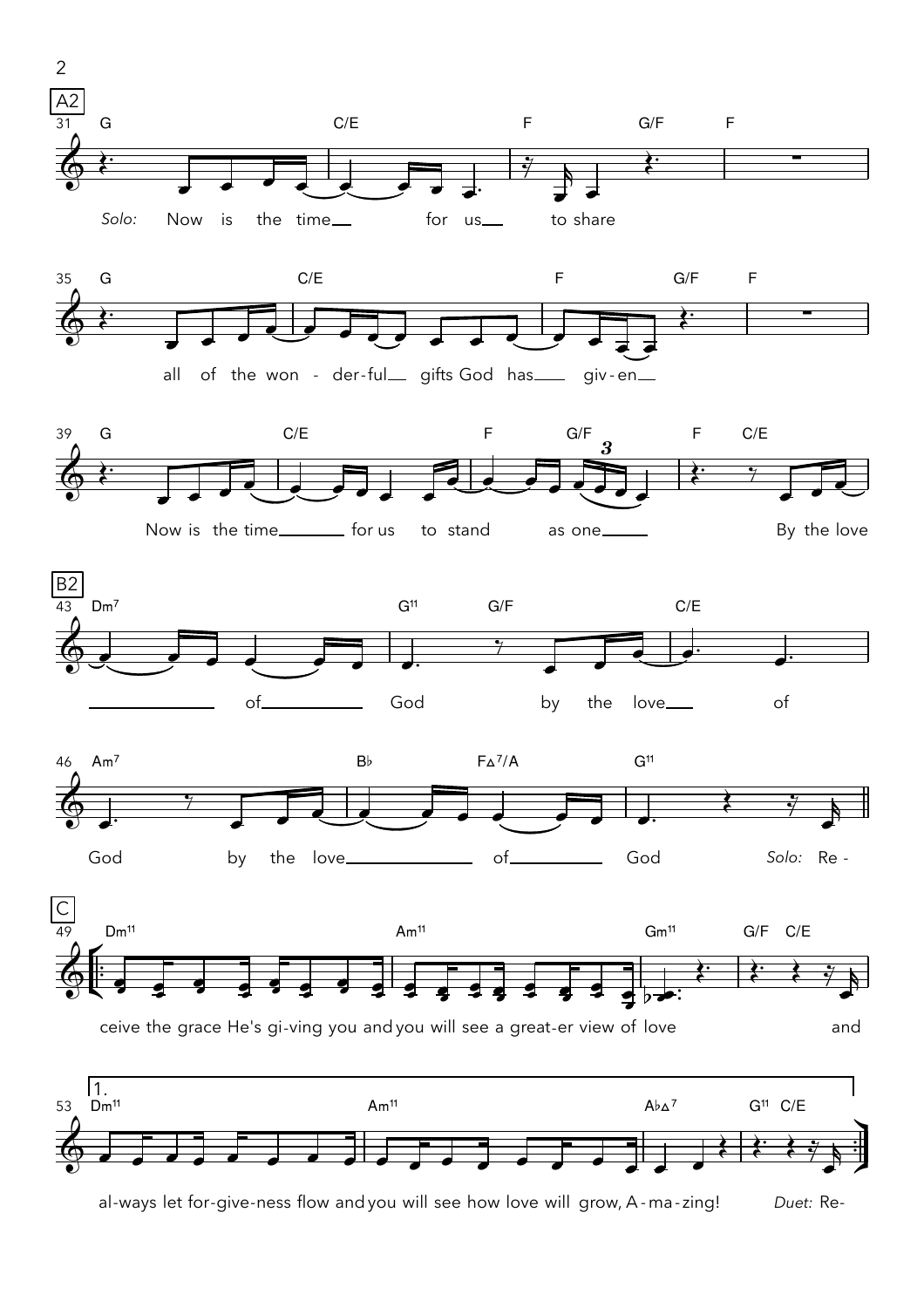



3

†

™ ™

œ œ

We are

œ

**e** 

 $\bullet$ :